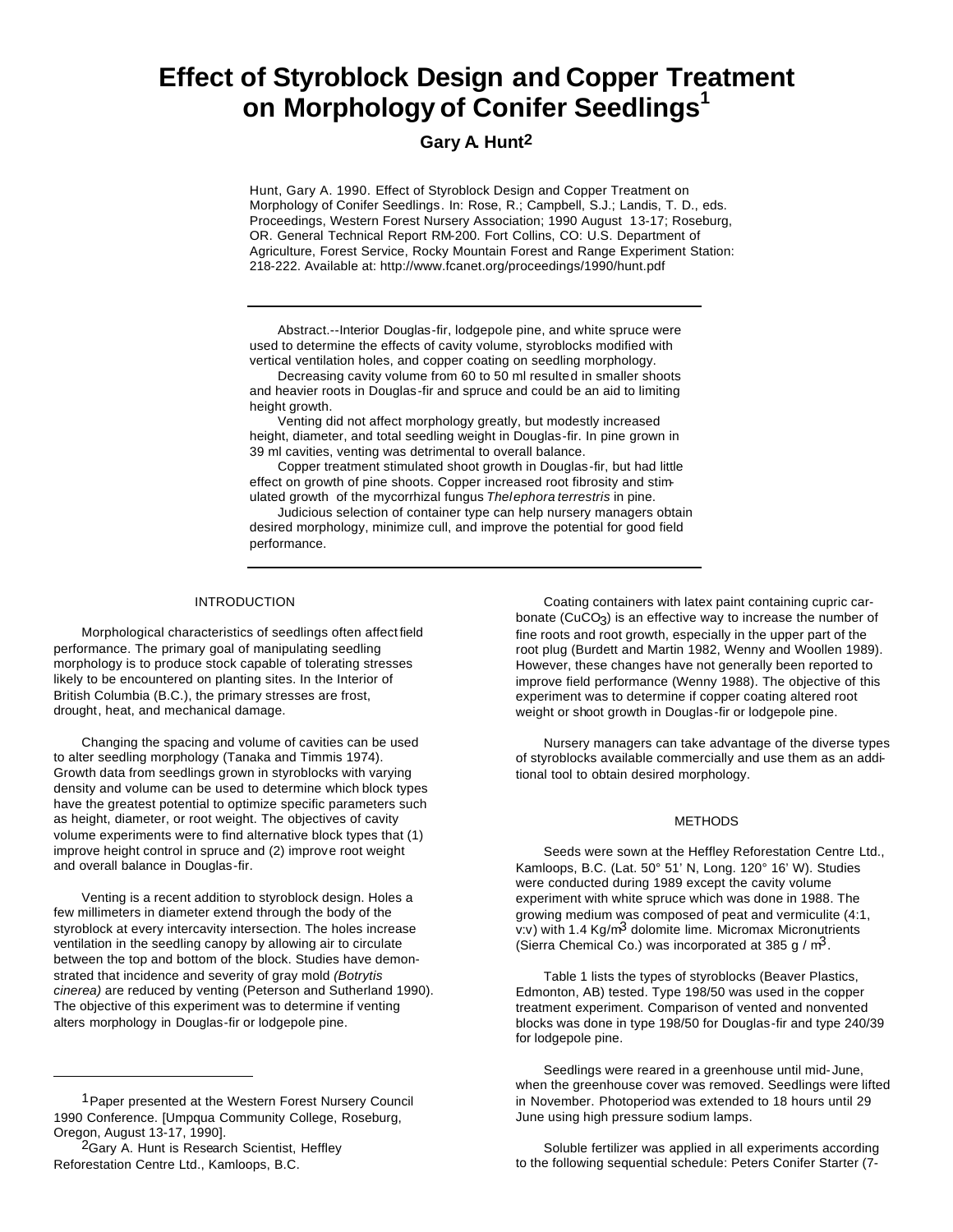40-17, W. R. Grace Co.) was applied over 5 weeks, beginning 4 weeks after sowing, at an average rate of 28 ppm N; Peters Conifer Grower (20-17-19) for 8 weeks at 80-100 ppm N; and Plant-Prod Finisher (8-20-30, Plant Products Co. Ltd.) for 12 weeks at 50 ppm N.

Table 1. Types of styroblocks used in this study

| <b>Metric</b>    | US  | Cavities/<br><b>Block</b> | Cavity<br>Volume (ml) | Density<br>$Cav./m^2$ |
|------------------|-----|---------------------------|-----------------------|-----------------------|
| 240/39<br>(211A) | 2A  | 240                       | 39                    | 1238                  |
| 198/60<br>(313A) | 4A  | 198                       | 62                    | 1000                  |
| 198/50<br>(312)  | --- | 198                       | 50                    | 1012                  |
| 112/106 (415B)   | 6   | 112                       | 106                   | 571                   |
|                  |     |                           |                       |                       |

To assess growth, 30 trees (5 from each of 6 blocks) were selected randomly from each treatment. The outer two rows of trees in a sampled container were excluded to remove edge effects. Shoot length and root collar diameter were recorded. Seedlings were separated at the root collar, dried at 100°C for 24 hours, and weighed.

Growth was compared to B.C. Forest Service standards for each species which indicate cull and target values for height, root collar diameter, and root weight (Table 2). Standards have not been established for the other parameters listed in the growth tables. The Dickson Quality Index (Dickson *et al*. 1960) is a measure of seedling balance and is calculated as: dry weight / [height-diameter ratio + shoot-root ratio].

Table 2. B.C. Forest Service target and cull specifications for stock types used in this study

| Tree<br><b>Species</b> | Stock<br>Type | Height<br>(cm)     | Diameter<br>(mm) | Root Dry<br>Wt. $(q)$ |
|------------------------|---------------|--------------------|------------------|-----------------------|
| Douglas-fir            | 1198/60       | $18^{2}$ [12 & 25] | 3.0[2.2]         | 0.6[0.4]              |
|                        | 112/106       | 20[15 & 30]        | 3.5[2.8]         | 0.8[0.5]              |
| Lodgepole pine         | 240/39        | 12[7 & 17]         | 2.5[2.2]         | 0.5[0.3]              |
|                        | 198/60        | 15[7 & 20]         | 3.0[2.5]         | 0.7[0.5]              |
| <b>White Spruce</b>    | 198/60        | 17[12 & 25]        | 3.0[2.4]         | 0.7[0.5]              |
|                        |               |                    |                  |                       |

<sup>1</sup>Standards for 50 ml stock types are the same as 60 ml for the respective species. 2 Numbers in brackets are cull specifications; heights are minimum and maximum.

To determine recovery, the average percentage of acceptable seedlings (according to B.C. Forest Service standards) from five randomly selected blocks per treatment was calculated.

Data were subjected to analysis of variance and the F-test  $(P = 0.05)$  used to separate treatment means except in the Douglas-fir cavity volume experiment where significant differences were indicated by the Scheffe' method of multiple comparisons  $(P = 0.05)$ .

#### RESULTS

#### Cavity Volume

substantially from 60 ml controls for most measured parameters (Table 3). Seedlings from 50 ml cavities had similar overall balance and recovery, but smaller shoots, more root mass and lower shoot-root ratios than controls. Stock from 106 ml cavities differed from 60 ml controls in all parameters except shoot-root ratio. Quality Index of the larger trees was more than twice the controls while recovery improved by about 30%.

## Table 3. Growth of Douglas-fir reared in 50 ml, 60 ml (control), or 106 ml containers

|                       | 60 ml | 50 ml             | 106ml             |
|-----------------------|-------|-------------------|-------------------|
| Shoot Height (cm)     | 26.4a | 17.9b             | 30.1 <sub>c</sub> |
| Diameter (mm)         | 2.87a | 2.65 <sub>b</sub> | 3.95c             |
| Shoot Weight (g)      | 1.60a | 1.01 <sub>b</sub> | 2.77c             |
| Root Weight (g)       | 0.65a | 0.72a             | 1.23c             |
| Shoot:Root Ratio      | 2.5a  | 1.4h              | 2.4a              |
| Height:Diameter Ratio | 9.3a  | 6.8b              | 7.8c              |
| Total Weight (g)      | 2.26a | 1.73 <sub>b</sub> | 4.00c             |
| Quality Index         | 0.20a | 0.22a             | 0.42 <sub>b</sub> |
| Recovery (%)          | 66a   | 67a               | 86b               |
|                       |       |                   |                   |

Reading across, means within rows followed by a different letter are significantly different by the Scheffe' method ( $P =$ 0.05).

Compared to controls, spruce grown in 50 ml cavities (Table 4) had shorter shoots, a substantially greater root mass, and somewhat better balance. Diameter and total weight did not differ significantly between treatments.

## Table 4. Growth of white spruce reared in 50 ml or 60 ml containers

| 60 <sub>ml</sub> | 50 <sub>ml</sub>  |
|------------------|-------------------|
| 1.96a            | 17.5b             |
| 2.99a            | 2.84a             |
| 1.78a            | 1.62a             |
| 0.71a            | 0.92 <sub>b</sub> |
| 2.6a             | 1.9 <sub>b</sub>  |
| 6.6a             | 6.2 <sub>b</sub>  |
| 2.49a            | 2.53a             |
| 0.27a            | 0.32 <sub>b</sub> |
|                  |                   |

Reading across, means within rows followed by a different letter are significantly different by the  $F-test (P = 0.05)$ .

#### Vented Styroblocks

Venting affected growth of Douglas-fir and lodgepole pine (Tables 5, 6). Venting significantly increased shoot height, diameter, total weight, and recovery in Douglas-fir. In pine, venting increased height, but reduced diameter, root weight, and Quality Index.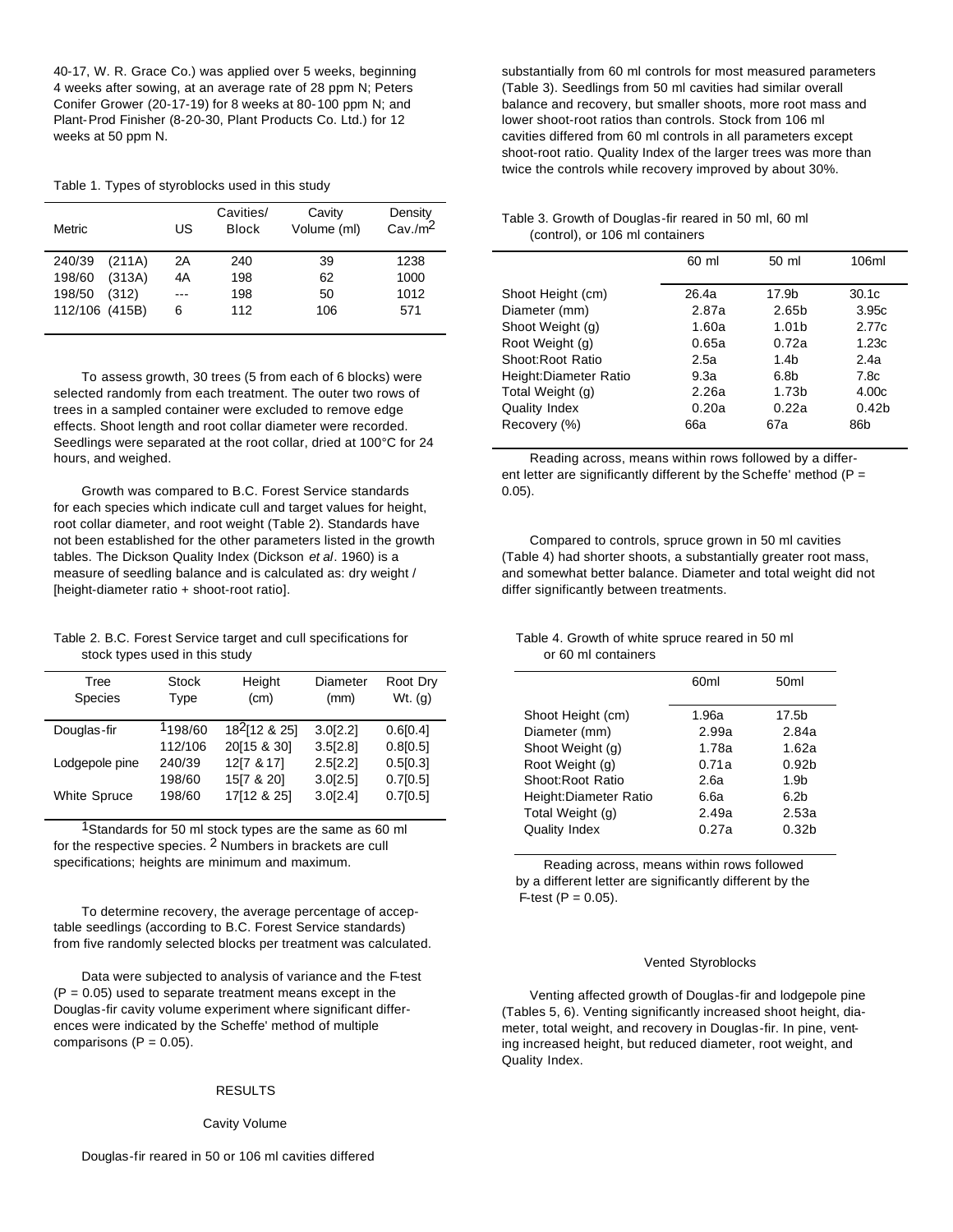Table 5. Growth of Douglas-fir reared in vented or nonvented 50 ml containers

|                       | Nonvented | Vented            |
|-----------------------|-----------|-------------------|
| Shoot Height (cm)     | 17.9a     | 20.3b             |
| Diameter (mm)         | 2.65a     | 2.83 <sub>b</sub> |
| Shoot Weight (g)      | 1.01a     | 1.25 <sub>b</sub> |
| Root Weight (g)       | 0.72a     | 0.77a             |
| Shoot:Root Ratio      | 1.4a      | 1.6b              |
| Height:Diameter Ratio | 6.8a      | 7.2a              |
| Total Weight (g)      | 1.73a     | 2.02 <sub>b</sub> |
| Quality Index         | 0.22a     | 0.23a             |
| Recovery (%)          | 67a       | 83h               |
|                       |           |                   |

Reading across, means within rows followed by a different letter are significantly different by the  $F-test (P = 0.05)$ .

Table 6. Growth of lodgepole pine reared in vented or nonvented 39 ml containers

|                       | Nonvented | Vented            |
|-----------------------|-----------|-------------------|
| Shoot Height (cm)     | 18.3a     | 20.5 <sub>b</sub> |
| Diameter (mm)         | 2.96a     | 2.50 <sub>b</sub> |
| Shoot Weight (g)      | 1.11a     | 1.11a             |
| Root Weight (g)       | 0.58a     | 0.46 <sub>b</sub> |
| Shoot:Root Ratio      | 2.0a      | 2.5 <sub>b</sub>  |
| Height:Diameter Ratio | 6.4a      | 8.2h              |
| Total Weight (g)      | 1.57a     | 1.69a             |
| <b>Quality Index</b>  | 0.21a     | 0.15 <sub>b</sub> |
| Recovery (%)          | 69а       | 70a               |

Reading across, means within rows followed by a different letter are significantly different by the  $F-test (P = 0.05)$ .

#### Copper Treated Styroblocks

Copper treatment produced larger shoots, greater dry weight, and higher recovery in Douglas-fir compared to controls (Table 7). Root weight and Quality Index were not affected by copper treatment.

In lodgepole pine, copper treatment had little effect on morphology or recovery (Table 8). The treatment increased diameter and decreased root weight somewhat compared to controls.

#### DISCUSSION AND CONCLUSIONS

Conclusions about the effect of seedling morphology on performance after outplanting are valid only if it is known that the seedlings tested had approximately the same physiological condition. Because physiological condition is generally not reported in published studies comparing morphology, it is often difficult to separate the influence of morphology and physiology on performance.

In general, seedlings with suitable diameter and good shootroot balance can best avoid or tolerate stresses common on plantation sites in B.C. (Mitchell *et al.* 1990, Chavasse 1980, Thompson 1985).

#### Table 7. Effect of copper treated styroblocks on growth of Douglas-fir reared in 50 ml containers

|                                     | Control        | Copper                     |
|-------------------------------------|----------------|----------------------------|
| Shoot Height (cm)<br>Diameter (mm)  | 17.9a<br>2.65a | 19.8b<br>2.86b             |
| Shoot Weight (g)                    | 1.01a          | 1.26 <sub>b</sub>          |
| Root Weight (g)<br>Shoot:Root Ratio | 0.72a<br>1.4a  | 0.79a<br>1.7 <sub>b</sub>  |
| Height:Diameter Ratio               | 6.8a           | 6.9a                       |
| Total Weight (g)<br>Quality Index   | 1.73a<br>0.22a | 2.04 <sub>b</sub><br>0.24a |
| Recovery (%)                        | 67а            | 81b                        |

Reading across, means within rows followed by a different letter are significantly different by the  $F-test (P = 0.05).$ 

## Table 8. Effect of copper treated styroblocks on growth of lodgepole pine reared in 50 ml containers

|                       | Control   | Copper            |
|-----------------------|-----------|-------------------|
| Shoot Height (cm)     | 20.217.9a | 19.7a             |
| Diameter (mm)         | 2.675a    | 3.04 <sub>b</sub> |
| Shoot Weight (g)      | 1.32a     | 1.42a             |
| Root Weight (g)       | 0.66a     | 0.57 <sub>b</sub> |
| Shoot:Root Ratio      | 2.0a      | 2.6 <sub>b</sub>  |
| Height:Diameter Ratio | 7.4a      | 6.5 <sub>b</sub>  |
| Total Weight (g)      | 1.98a     | 1.98a             |
| Quality Index         | 0.21a     | 0.22a             |
| Recovery (%)          | 72а       | 70a               |

Reading across, means within rows followed by a different letter are significantly different by the  $F-test (P = 0.05).$ 

#### Cavity Volume

#### Douglas-fir 50 and 60 ml Cavities

The smaller shoots of seedlings grown in 50 compared to 60 ml containers resulted in greater sturdiness as indicated by the smaller height-diameter ratio. Generally, for sites in B.C., height-diameter ratio should be less than 8 (Mitchell *et al.* 1990). Stockier trees could be an advantage on some sites; they provide better support and resist bending from debris, snow, or trampling.

A shift in biomass distribution from shoots to roots is expected when the ratio of cavity density to soil volume is increased (Tanaka and Timmis 1974). Data comparing 50 and 60 ml cavities for both Douglas-fir and spruce (Tables 3,4) conform to this principle, i. e., shoot weight decreased while mean root weight increased in 50 ml cavities. Other factors that may have influenced growth include reduced nutrient availability in 50 ml cavities due to smaller root volume and reduced height of 50 ml cavities. The cavity size and density provided by 198/50 containers appears to be an effective way to keep height closer to target level and reduce shoot-root ratio.

Overall balance, as indicated by the Quality Index, was not affected by reducing cavity volume from 60 to 50 ml. The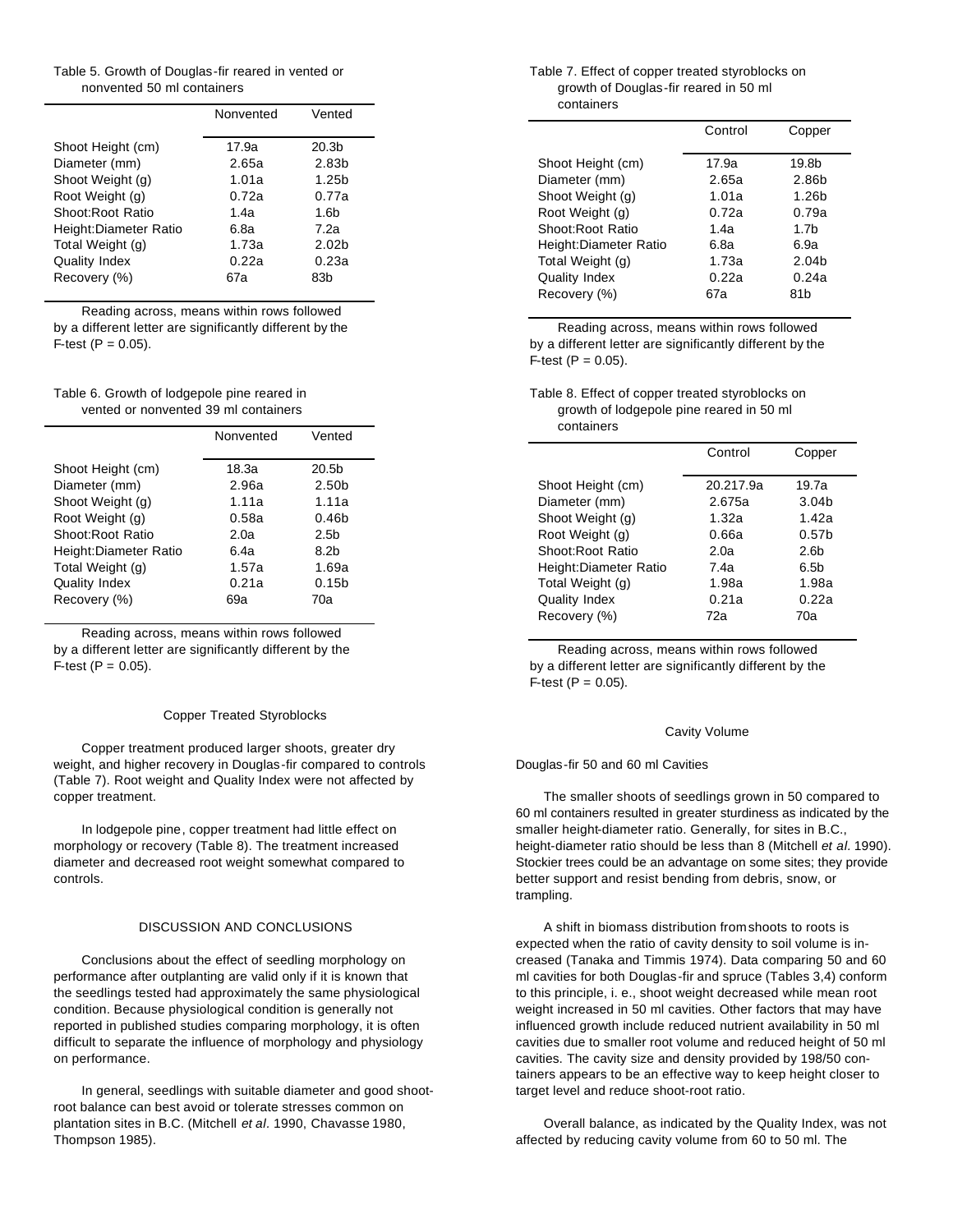positive effect of improved shoot sturdiness in 50 ml cavities was offset by reduced total weight.

## Douglas-fir 60 and 106 ml Cavities

Based on data from the Heffley Reforestation Centre and other sources (Dickson *et al.* 1960, Payandeh and Wood 1988, Roller 1977), we have established a minimum value of 0.20 for the Quality Index of Douglas-fir and spruce grown in 50 or 60 ml cavities. The substantially greater Quality Index of the 106 ml stock (Table 3) may be significant for plantation performance (Ritchie 1984). Payandeh and Wood (1988) found that Quality Index was a significant factor in predicting performance over a variety of site conditions in northern Ontario.

Where high temperature is a problem, large diameter stock is more resistant to damage because of better heat dissipation away from the stem (Cleary *et al.* 1978). Given equal physiological condition, seedlings grown in larger containers have better performance potential than those grown in small containers (Cleary *et al.* 1978). However, improved performance of larger stock may not offset the higher cost. Douglas-fir 112/106 seedlings sell for 8 to 10 cents Canadian (50-63%) more than 198/60 stock in B.C. Additional tests are needed to establish the field conditions under which large stock types are cost effective.

The 20% greater recovery in larger stock is enough to be a significant cost factor to nursery operations. Analysis of culls indicated that the major reason for improved recovery was fewer over-height/under-diameter trees.

#### White Spruce 50 and 60 ml Cavities

Although shoot-root ratio, height-diameter ratio, and Quality Index of 50 ml stock were statistically improved compared to 60 ml stock, the differences are not likely to be biologically significant. Measurements of both treatments were well within acceptable standards. As in Douglas-fir, it may be easier to limit height and boost root weight by use of the smaller cavity size.

#### Vented Styroblocks

## Douglas-fir

Taller shoots of Douglas-fir and pine stock grown in vented blocks was not expected. Vented blocks dried out more rapidly than unmodified blocks (up to 30% faster, G. Hunt unpublished data) and presumably were under greater moisture stress during some of the growing season. The unusually cloudy and rainy summer weather experienced in the southern Interior in 1989 may have minimized this drying effect. Greater dry weight of seedlings in vented blocks suggests that improved air circulation resulted in a higher rate of photosynthesis or that growth was suppressed in nonvented blocks. Slower drying of nonvented blocks following irrigation may have resulted in longer penods of saturation accompanied by anaerobic conditions in the root zone; perhaps this reduced root respiration and nutrient uptake.

Reasons for the increased recovery from vented blocks is not clear. Analysis of culls was not conducted on these treatments. Because Douglas-fir did not have a high incidence of gray mold at the nursery last year (losses ranged from 0 to 18% in other stock types), it is unlikely that this accounted for the recorded increased recovery. This study is being repeated in 1990 for clarification.

#### Lodgepole Pine

Stock from vented blocks was not of high quality (Table 6). Increased height and reduced diameter resulted in greater losses due to over-height/under-diameter. Analysis showed that 35% of culls from vented blocks were defective due to overheight/ under-diameter compared to 2% for stock from unmodified blocks. In addition, vented stock had an average root weight below target (0.5 g) and a height-diameter ratio exceeding the recommended value of 8 (Mitchell *et al.* 1990). Data on Quality Index for pine (Hunt, unpublished) indicate that the score of 0.15 recorded for vented stock is quite low. Stock grown at this relatively high density and small cavity size sometimes does not achieve a Quality Index of 2.0, but scores below 0.18 are not common.

The incidence of gray mold did not differ significantly between block types and resulted in losses of about 10% in both treatments. This contrasted with stock from 198/50 vented and nonvented blocks where venting resulted in an 8% reduction in loss due to gray mold (data not shown). Perhaps the denser canopy in 240/39 blocks did not permit significantly increased air flow in spite of venting.

Copper Treated Styroblocks

#### Douglas-fir

Copper treatment clearly altered root morphology by increasing root branching and the number of fine roots. Perhaps the increased absorption area improved nutrient uptake resulting in larger seedlings. It is unlikely that higher levels of copper in the tissue stimulated growth. Nontreated seedlings were not copper deficient and contained 11 ppm copper (4-20 ppm is the optimum range) at season's end. This compared to 22.3 ppm copper in treated seedlings.

The altered root morphology may have contributed to improved recovery, but data were not recorded to confirm this. Inadequate root development, particularly in the upper part of the root plug, is a common problem in Interior Douglas-fir.

## Lodgepole Pine

Copper treatment substantially increased root branching and root system fibrosity. Because the tap root is usually pruned and fewer large diameter lateral roots are present, treated root plugs are more flimsy and lack the rigidity of nontreated plugs. This may make them more susceptible to "J rooting" from improper planting. Copper treatment did not reduce cull due to poor roots; 36% of culls in both treatments had inadequate root development.

Tissue copper level increased somewhat in treated seedlings. Levels for control and copper treated stock were 12 and 17 ppm, respectively.

Growth of the mycorrhizal fungus *Thelephora terresrris* was substantially better in copper treated plugs. Although more than 90% of roots were colonized in both treatments, the amount of